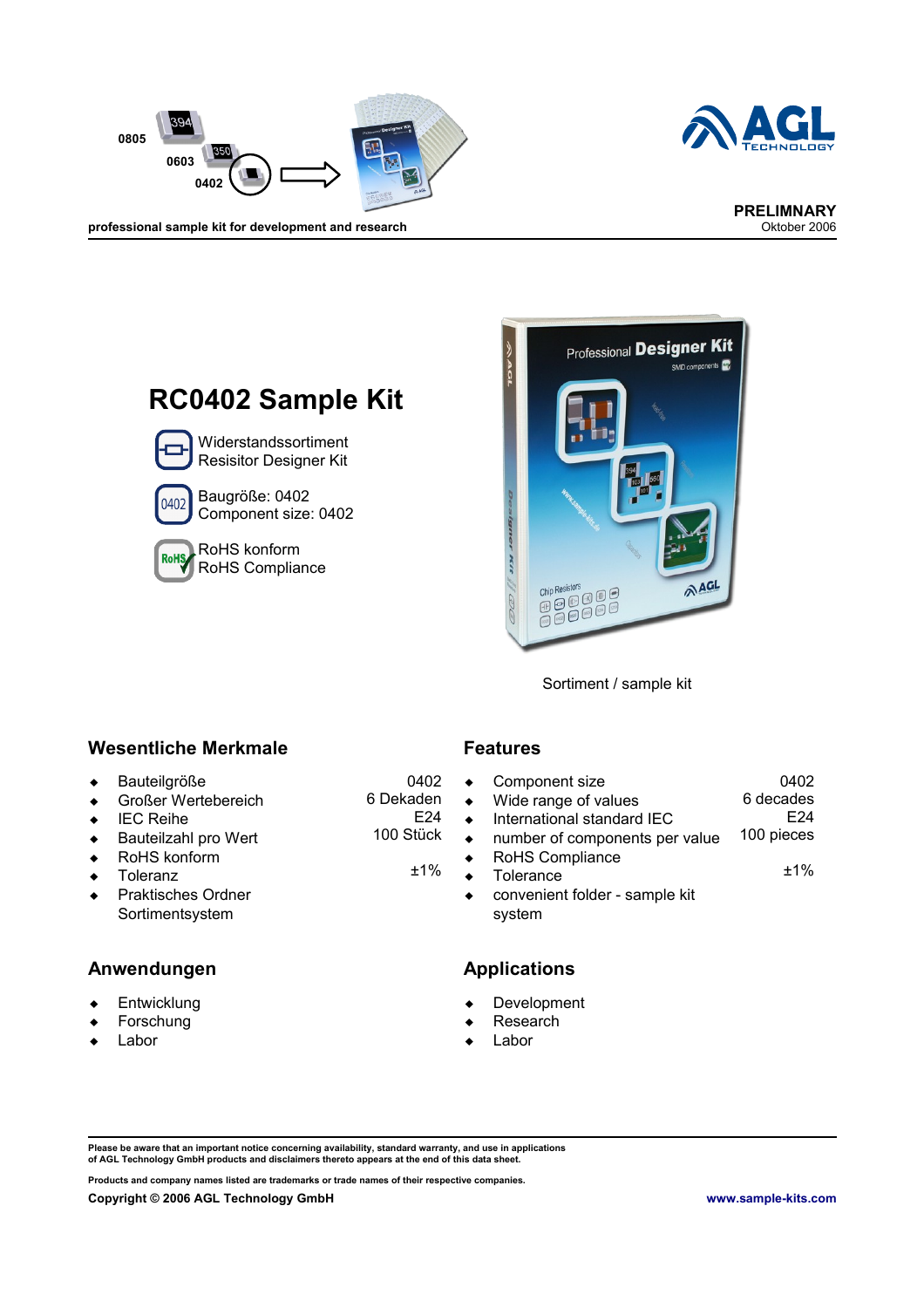



### **Foliensystem und Bauteilentnahme. Foil - system and how to take out the components.**

| $\sim$<br>                                                                          | COLLEGE AVE AVE                                               |
|-------------------------------------------------------------------------------------|---------------------------------------------------------------|
| <b>TESTINARY</b>                                                                    | We see their                                                  |
|                                                                                     | <b>COLORADO AND AND IN</b>                                    |
| <b>TALLA</b>                                                                        | ,,,,,,,,,,,,,,,,,,,,,,,,,,,,,,,,,<br>199888<br><b>SHELFE</b>  |
|                                                                                     | <b>COLORED IN STR.</b>                                        |
|                                                                                     | void, a life.<br><b>SALAR</b>                                 |
|                                                                                     | <br>111111 W. A.W.                                            |
| <u> 1111 - 122 - 122 - 122 - 122 - 122 - 122 - 122 - 122 - 122 - 122 - 122 - 12</u> | ,,,,,,,,,,,,,,,,,,,,,,,,,,,,,,,,,,,,,<br><b>COLLEGE STATE</b> |
|                                                                                     | -------------------------------------<br><b>CONTRACTOR</b>    |
|                                                                                     |                                                               |
|                                                                                     | <b>ATENET SERVICE</b>                                         |
|                                                                                     | ------------------------------------<br><b>CONTRACTOR</b>     |
|                                                                                     | <b>CERRET DN 175</b>                                          |
|                                                                                     |                                                               |

Foliensystem / foil - system in Benutzung / in use



## **Eigenschaften des Sortiments Characteristics of the sample kit**

| <b>Bezeichnung</b><br><b>Parameter</b>             | Wert<br><b>Value</b>            | <b>Einheit</b><br><b>Unit</b> |
|----------------------------------------------------|---------------------------------|-------------------------------|
| Bauteilgröße<br>Component size                     | 0402                            |                               |
| Bauteiltoleranz<br>Tolerance of the Components     | ±1                              | $\frac{0}{0}$                 |
| Wertebereich<br>Range of values                    | $10 - 10M + J$ umper            | Ω                             |
| <b>IEC-Reihe</b><br><b>IEC</b> standart            | $E-24$ ( $\pm$ 1%)              |                               |
| Anzahl der Werte<br>Number of values               | 146                             |                               |
| Bauteile pro Wert<br>Number of parts per value     | 100                             | <b>Stück</b><br>Pieces        |
| Bauteile gesamt<br>Number of parts in total        | 14600                           | <b>Stück</b><br>Pieces        |
| RoHS konform<br>RoHS Compliance                    |                                 |                               |
| Sortimentsystem<br>Sample kit system               | A4 Ringordner<br>A4 ring binder |                               |
| Abmessungen (L x B x H):<br>Dimensions (I x w x h) | ca. / approx. 260 x 45 x<br>318 | mm                            |
| Gewicht<br>Weight                                  | 1,1                             | kg                            |
| Seitenanzahl Einschubfolie<br>Number of foil pages | 11                              | <b>Stück</b><br>Pieces        |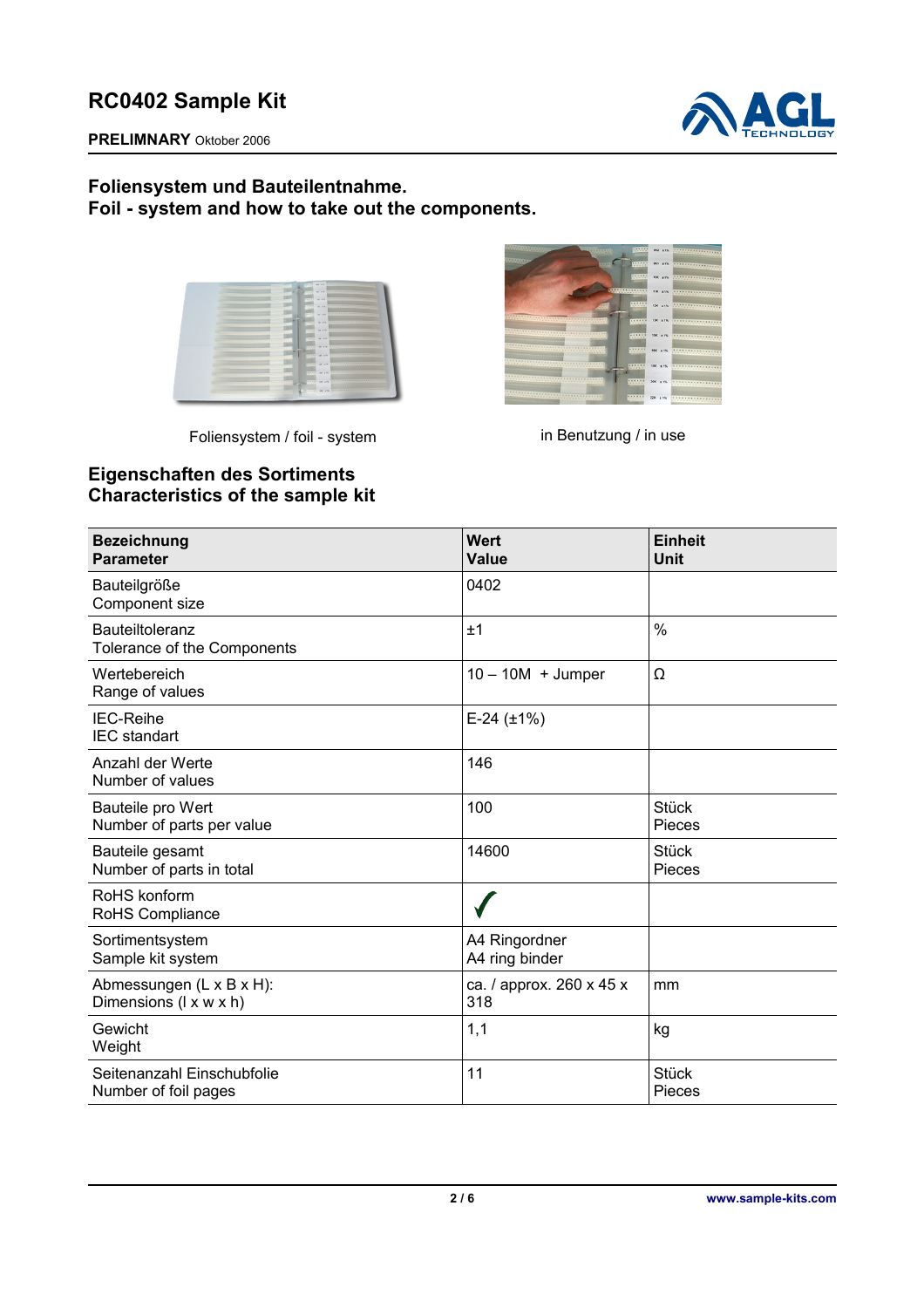**PRELIMNARY** Oktober 2006



## **Sortiment Inhalt Sample Kit Content**

| Nr.                       | <b>Wert</b>     | <b>Herstellernummer</b> |
|---------------------------|-----------------|-------------------------|
|                           |                 | (7 Zoll Bauteilrolle)   |
| Nbr.                      | Value           | <b>Ordering Code</b>    |
|                           |                 | (7 inch dia. Reel)      |
| $\overline{1}$            | 10 <sub>R</sub> | RC0402FR-0710RL         |
| $\overline{c}$            | 11R             | RC0402FR-0711RL         |
| $\overline{\overline{3}}$ | 12R             | RC0402FR-0712RL         |
| 4                         | 13R             | RC0402FR-0713RL         |
| $\overline{5}$            | 15R             | RC0402FR-0715RL         |
| 6                         | 16R             | RC0402FR-0716RL         |
| $\overline{7}$            | <b>18R</b>      | RC0402FR-0718RL         |
| 8                         | 20R             | RC0402FR-0720RL         |
| 9                         | 22R             | RC0402FR-0722RL         |
| 10                        | 24R             | RC0402FR-0724RL         |
| 11                        | 27R             | RC0402FR-0727RL         |
| 12                        | 30R             | RC0402FR-0730RL         |
| 13                        | 33R             | RC0402FR-0733RL         |
| 14                        | 36R             | RC0402FR-0736RL         |
| 15                        | 39R             | RC0402FR-0739RL         |
| 16                        | 43R             | RC0402FR-0743RL         |
| 17                        | 47R             | RC0402FR-0747RL         |
| 18                        | 51R             | RC0402FR-0751RL         |
| 19                        | 56R             | RC0402FR-0756RL         |
| 20                        | 62R             | RC0402FR-0762RL         |
| 21                        | 68R             | RC0402FR-0768RL         |
| 22                        | 75R             | RC0402FR-0775RL         |
| 23                        | 82R             | RC0402FR-0782RL         |
| 24                        | 91R             | RC0402FR-0791RL         |
| 25                        | 100R            | RC0402FR-07100RL        |
| 26                        | 110R            | RC0402FR-07110RL        |
| 27                        | 120R            | RC0402FR-07120RL        |
| 28                        | 130R            | RC0402FR-07130RL        |
| 29                        | 150R            | RC0402FR-07150RL        |
| 30                        | 160R            | RC0402FR-07160RL        |
| 31                        | 180R            | RC0402FR-07180RL        |
| 32                        | 200R            | RC0402FR-07200RL        |
| 33                        | 220R            | RC0402FR-07220RL        |
| 34                        | 240R            | RC0402FR-07240RL        |
| 35                        | 270R            | RC0402FR-07270RL        |
| 36                        | 300R            | RC0402FR-07300RL        |
| 37                        | 330R            | RC0402FR-07330RL        |
| 38                        | 360R            | RC0402FR-07360RL        |
| 39                        | 390R            | RC0402FR-07390RL        |
| 40                        | 430R            | RC0402FR-07430RL        |
| 41                        | 470R            | RC0402FR-07470RL        |
| 42                        | 510R            | RC0402FR-07510RL        |
| 43                        | 560R            | RC0402FR-07560RL        |
|                           |                 |                         |

| 44              | 620R             | RC0402FR-07620RL      |
|-----------------|------------------|-----------------------|
| 45              | 680R             | RC0402FR-07680RL      |
| 46              | 750R             | RC0402FR-07750RL      |
| 47              | 820R             | RC0402FR-07820RL      |
| 48              | 910R             | RC0402FR-07910RL      |
| 49              | 1K               | <b>RC0402FR-071KL</b> |
| 50              | 1K <sub>1</sub>  | RC0402FR-071K1L       |
| 51              | 1K <sub>2</sub>  | RC0402FR-071K2L       |
| 52              | 1K3              | RC0402FR-071K3L       |
| 53              | <b>1K5</b>       | RC0402FR-071K5L       |
| 54              | 1K6              | RC0402FR-071K6L       |
| 55              | <b>1K8</b>       | RC0402FR-071K8L       |
| 56              | 2K               | RC0402FR-072KL        |
| 57              | 2K2              | RC0402FR-072K2L       |
| 58              | 2K4              | RC0402FR-072K4L       |
| 59              | 2K7              | RC0402FR-072K7L       |
| 60              | 3K               | RC0402FR-073KL        |
| 61              | 3K <sub>3</sub>  | RC0402FR-073K3L       |
| 62              | 3K6              | RC0402FR-073K6L       |
| 63              | <b>3K9</b>       | RC0402FR-073K9L       |
| 64              | 4K3              | RC0402FR-074K3L       |
| 65              | 4K7              | RC0402FR-074K7L       |
| 66              | 5K1              | RC0402FR-075K1L       |
| 67              | 5K6              | RC0402FR-075K6L       |
| 68              | 6K <sub>2</sub>  | RC0402FR-076K2L       |
| 69              | 6K8              | RC0402FR-076K8L       |
| 70              | 7K <sub>5</sub>  | RC0402FR-077K5L       |
| 71              | <b>8K2</b>       | RC0402FR-078K2L       |
| 72              | 9K1              | RC0402FR-079K1L       |
| $7\overline{3}$ | <b>10K</b>       | RC0402FR-0710KL       |
| 74              | 11K              | RC0402FR-0711KL       |
| 75              | 12K              | RC0402FR-0712KL       |
| 76              | 13K              | RC0402FR-0713KL       |
| 77              | 15K              | RC0402FR-0715KL       |
| 78              | <b>16K</b>       | RC0402FR-0716KL       |
| 79              | 18K              | RC0402FR-0718KL       |
| 80              | 20K              | RC0402FR-0720KL       |
| 81              | $\overline{22K}$ | RC0402FR-0722KL       |
| 82              | 24K              | RC0402FR-0724KL       |
| 83              | 27K              | RC0402FR-0727KL       |
| 84              | 30K              | RC0402FR-0730KL       |
| 85              | 33K              | RC0402FR-0733KL       |
| 86              | 36K              | RC0402FR-0736KL       |
| 87              | 39K              | RC0402FR-0739KL       |
| 88              | 43K              | RC0402FR-0743KL       |
| 89              | 47K              | RC0402FR-0747KL       |
| 90              | 51K              | RC0402FR-0751KL       |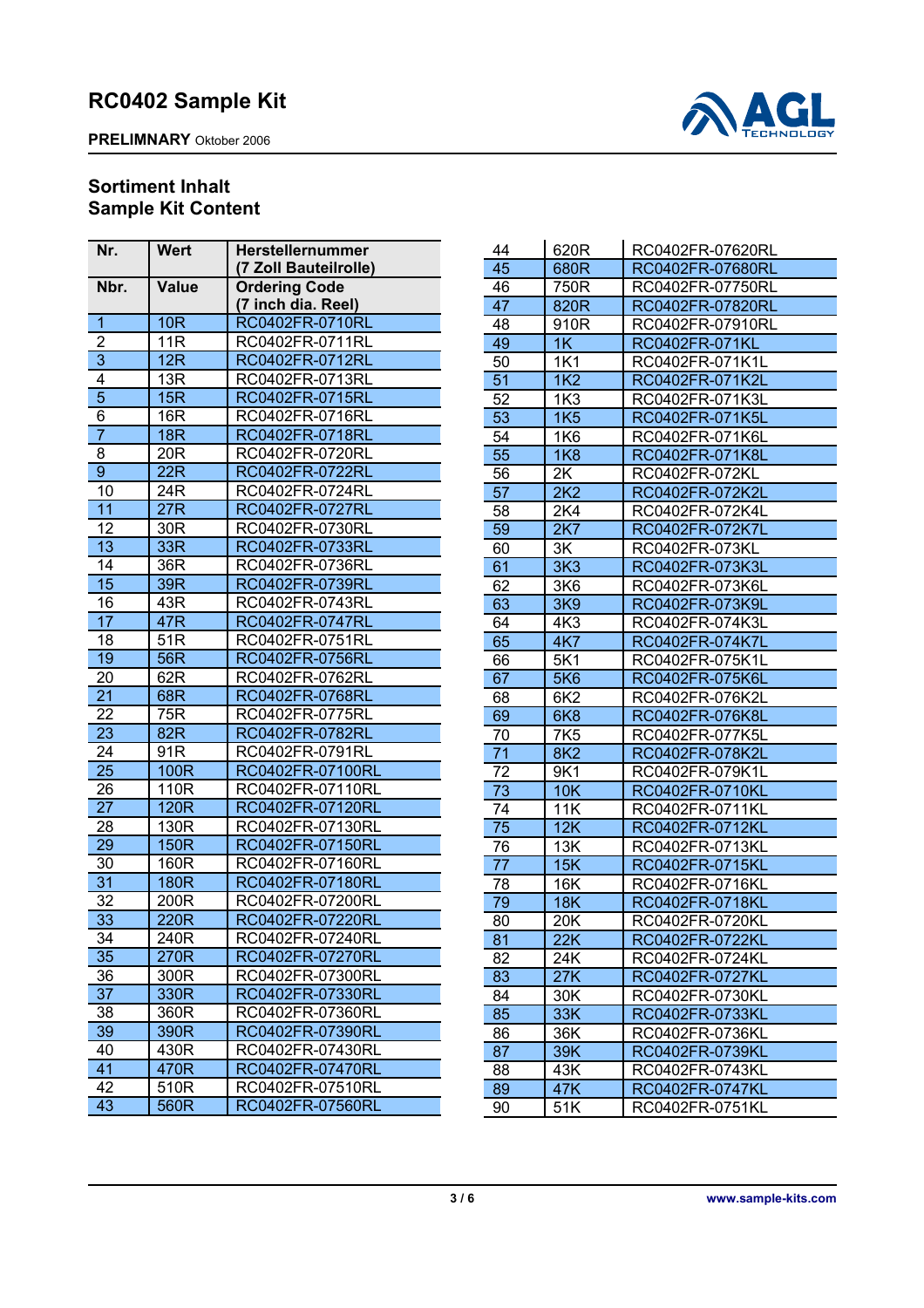**PRELIMNARY** Oktober 2006



| 91  | 56K         | RC0402FR-0756KL  |
|-----|-------------|------------------|
| 92  | 62K         | RC0402FR-0762KL  |
| 93  | 68K         | RC0402FR-0768KL  |
| 94  | 75K         | RC0402FR-0775KL  |
| 95  | 82K         | RC0402FR-0782KL  |
| 96  | 91K         | RC0402FR-0791KL  |
| 97  | 100K        | RC0402FR-07100KL |
| 98  | 110K        | RC0402FR-07110KL |
| 99  | 120K        | RC0402FR-07120KL |
| 100 | 130K        | RC0402FR-07130KL |
| 101 | <b>150K</b> | RC0402FR-07150KL |
| 102 | 160K        | RC0402FR-07160KL |
| 103 | <b>180K</b> | RC0402FR-07180KL |
| 104 | 200K        | RC0402FR-07200KL |
| 105 | 220K        | RC0402FR-07220KL |
| 106 | 240K        | RC0402FR-07240KL |
| 107 | 270K        | RC0402FR-07270KL |
| 108 | 300K        | RC0402FR-07300KL |
| 109 | 330K        | RC0402FR-07330KL |
| 110 | 360K        | RC0402FR-07360KL |
| 111 | 390K        | RC0402FR-07390KL |
| 112 | 430K        | RC0402FR-07430KL |
| 113 | 470K        | RC0402FR-07470KL |
| 114 | 510K        | RC0402FR-07510KL |
| 115 | 560K        | RC0402FR-07560KL |
| 116 | 620K        | RC0402FR-07620KL |
| 117 | 680K        | RC0402FR-07680KL |
| 118 | 750K        | RC0402FR-07750KL |
| 119 | 820K        | RC0402FR-07820KL |

| 120 | 910K            | RC0402FR-07910KL |
|-----|-----------------|------------------|
| 121 | 1M              | RC0402FR-071ML   |
| 122 | 1M1             | RC0402FR-071M1L  |
| 123 | 1M <sub>2</sub> | RC0402FR-071M2L  |
| 124 | 1M <sub>3</sub> | RC0402FR-071M3L  |
| 125 | 1M <sub>5</sub> | RC0402FR-071M5L  |
| 126 | 1M6             | RC0402FR-071M6L  |
| 127 | 1M8             | RC0402FR-071M8L  |
| 128 | 2M              | RC0402FR-072ML   |
| 129 | 2M <sub>2</sub> | RC0402FR-072M2L  |
| 130 | 2M4             | RC0402FR-072M4L  |
| 131 | <b>2M7</b>      | RC0402FR-072M7L  |
| 132 | ЗM              | RC0402FR-073ML   |
| 133 | 3M <sub>3</sub> | RC0402FR-073M3L  |
| 134 | 3M6             | RC0402FR-073M6L  |
| 135 | 3M9             | RC0402FR-073M9L  |
| 136 | 4M3             | RC0402FR-074M3L  |
| 137 | 4M7             | RC0402FR-074M7L  |
| 138 | 5M1             | RC0402FR-075M1L  |
| 139 | 5M <sub>6</sub> | RC0402FR-075M6L  |
| 140 | 6M2             | RC0402FR-076M2L  |
| 141 | 6M8             | RC0402FR-076M8L  |
| 142 | 7M <sub>5</sub> | RC0402FR-077M5L  |
| 143 | 8M2             | RC0402FR-078M2L  |
| 144 | 9M1             | RC0402FR-079M1L  |
| 145 | <b>10M</b>      | RC0402FR-0710ML  |
| 146 | 0R              | RC0402JR-070RL   |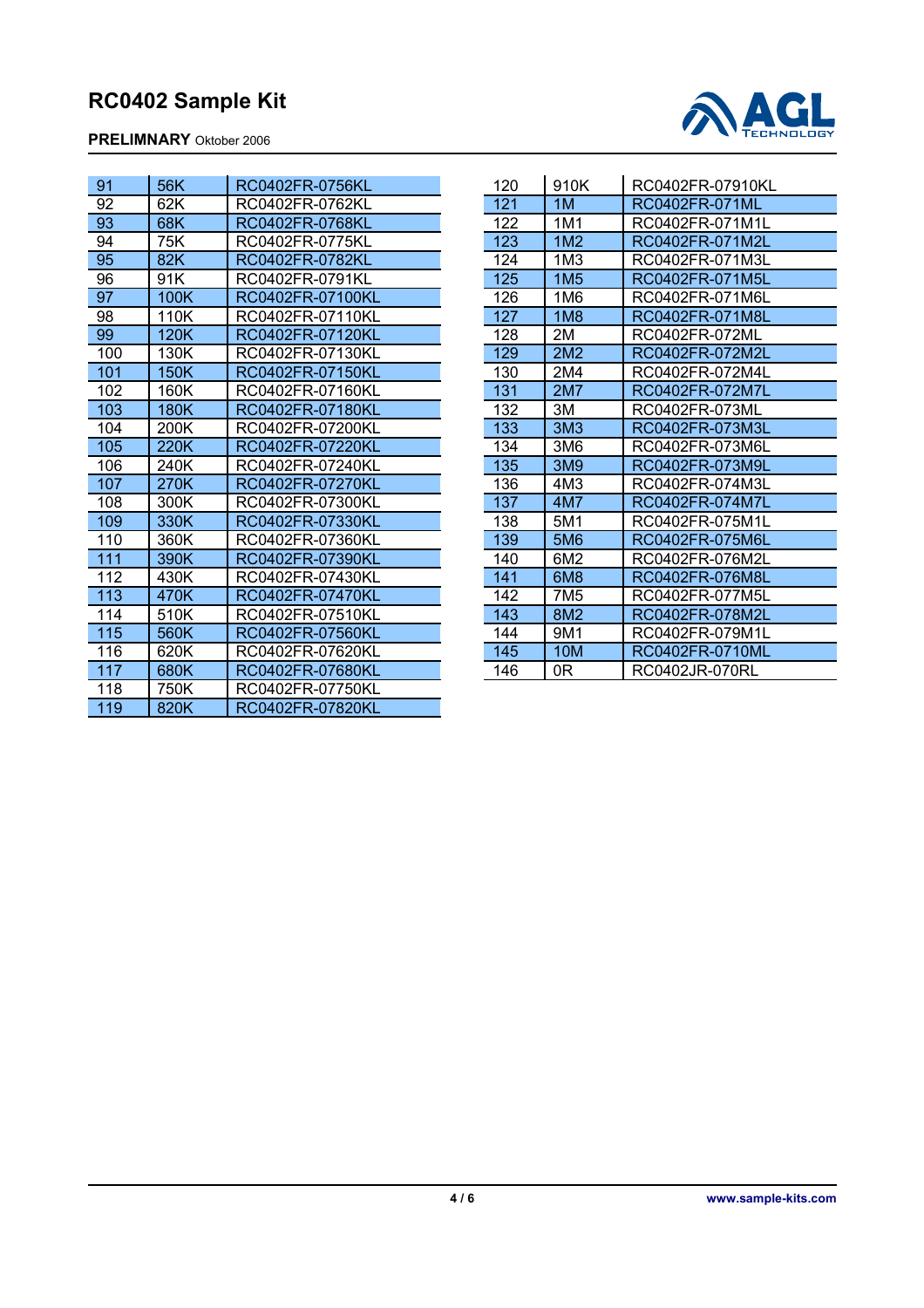**PRELIMNARY** Oktober 2006



## **Bauteile technische Daten[1](#page-4-0) Components technical specifications<sup>1</sup>**



| <b>Bezeichnung</b><br><b>Parameter</b>                   | Wert<br>Value | <b>Einheit</b><br>Unit |
|----------------------------------------------------------|---------------|------------------------|
| Bauteilgröße<br>Component size                           | 0402          |                        |
| Hersteller<br>Manufacturer                               | YAGEO         |                        |
| <b>Bauteilserie</b><br>Component series                  | RC0402        |                        |
| Bauteiltoleranz<br>Tolerance of the components           | ±1            | $\%$                   |
| <b>Temperatur Koeffizient</b><br>Temperature coefficient | ±100          | ppm/°C                 |



Chip Widerstand Aufbau und Dimensionen (Quelle: Datenblatt YAGEO) Chip resistor construction and dimension (source: datasheet YAGEO)

Für weitere Informationen über die Bauteile wir auf das Datenblatt oder die Webseite des Herstellers verwiesen.

For more informations regarding the component please see manufacturer's datasheet and/or website.

<span id="page-4-0"></span>1 Bitte Hinweise am Ende des Dokuments beachten. Important notices at the end of this datasheet.